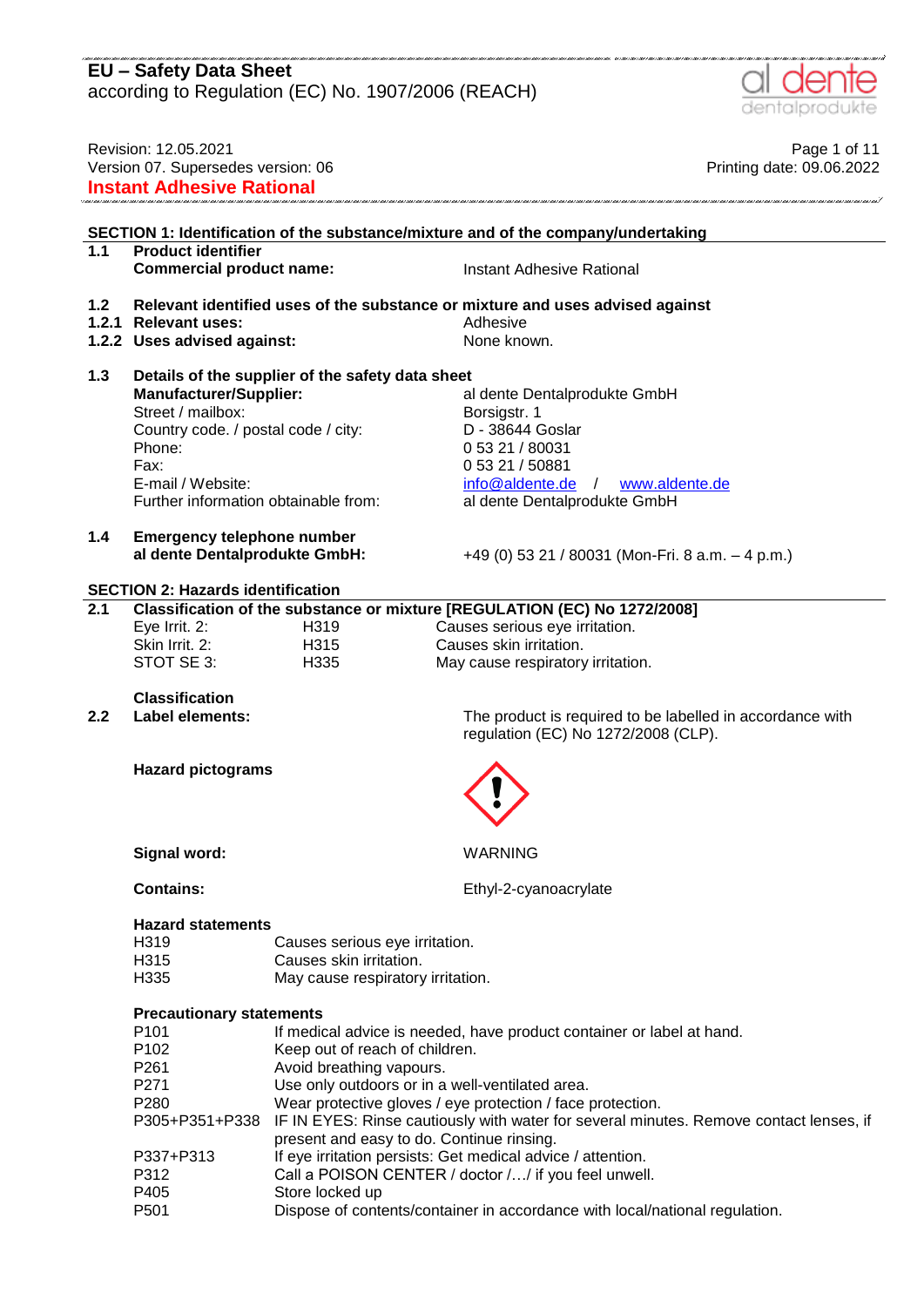# according to Regulation (EC) No. 1907/2006 (REACH) Revision: 12.05.2021 Page 2 of 11 Version 07. Supersedes version: 06 Printing date: 09.06.2022 **Instant Adhesive Rational Special labelling** Cyanoacrylate. Danger. Bonds skin and eyes in seconds. Keep out of the reach of children. **2.3 Other hazards Human health dangers:** People who are allergic to cyanacrylates should avoid the use of the product. **Other hazards:** No particular hazards known. **SECTION 3: Composition/information on ingredients 3.1 Substances:** Not applicable. **3.2 Mixtures:** The product is a mixture. **Range [%] Substance** 70 - 90 **Ethyl-2-cyanoacrylate** CAS: 7085-85-0, EINECS/ELINCS: 230-391-5, EU-INDEX: 607-236-00-9, Reg-No.: 01-2119527766-29-XXXX GHS/CLP: STOT SE 3: H335 - Eye Irrit. 2: H319 - Skin Irrit. 2: H315 0,01 - < 0,1 **1,4-Dihydroxybenzene** CAS: 123-31-9, EINECS/ELINCS: 204-617-8, EU-INDEX: 604-005-00-4 GHS/CLP: Carc. 2: H351 - Muta. 2: H341 - Acute Tox. 4: H302 - Eye Dam. 1: H318 - Skin Sens. 1: H317 - Aquatic Acute 1: H400, M-Factor (acute): 10 **Comment on component parts:** All chemical substances in this material are included on or exempted from listing on the IECSC Inventory. Substances of Very High Concern - SVHC: substances are not contained or are below 0.1%. For full text of H-statements: see SECTION 16. **SECTION 4: First aid measures 4.1 Description on first aid measures:** Take off contaminated clothing and wash before reuse. **Inhalation:** Ensure supply of fresh air. In the event of symptoms seek medical treatment. **Skin contact:** In case of contact with skin wash off immediately with soap and water. Consult a doctor if skin irritation persists. Do not pull solidified product from skin forcibly. **Eye contact: Ringe contact:** Rinse cautiously with water for several minutes. Remove contact lenses, if present and easy to do. Continue rinsing. If eye irritation persists: Get medical advice/attention. Do not open bonded eyelids forcibly and without any special care. **Ingestion:** Get medical advice. Do not induce vomiting. Do not give anything to drink. The product will polymerise immediately in the mouth, making it almost impossible to swallow, but beware of

**EU – Safety Data Sheet**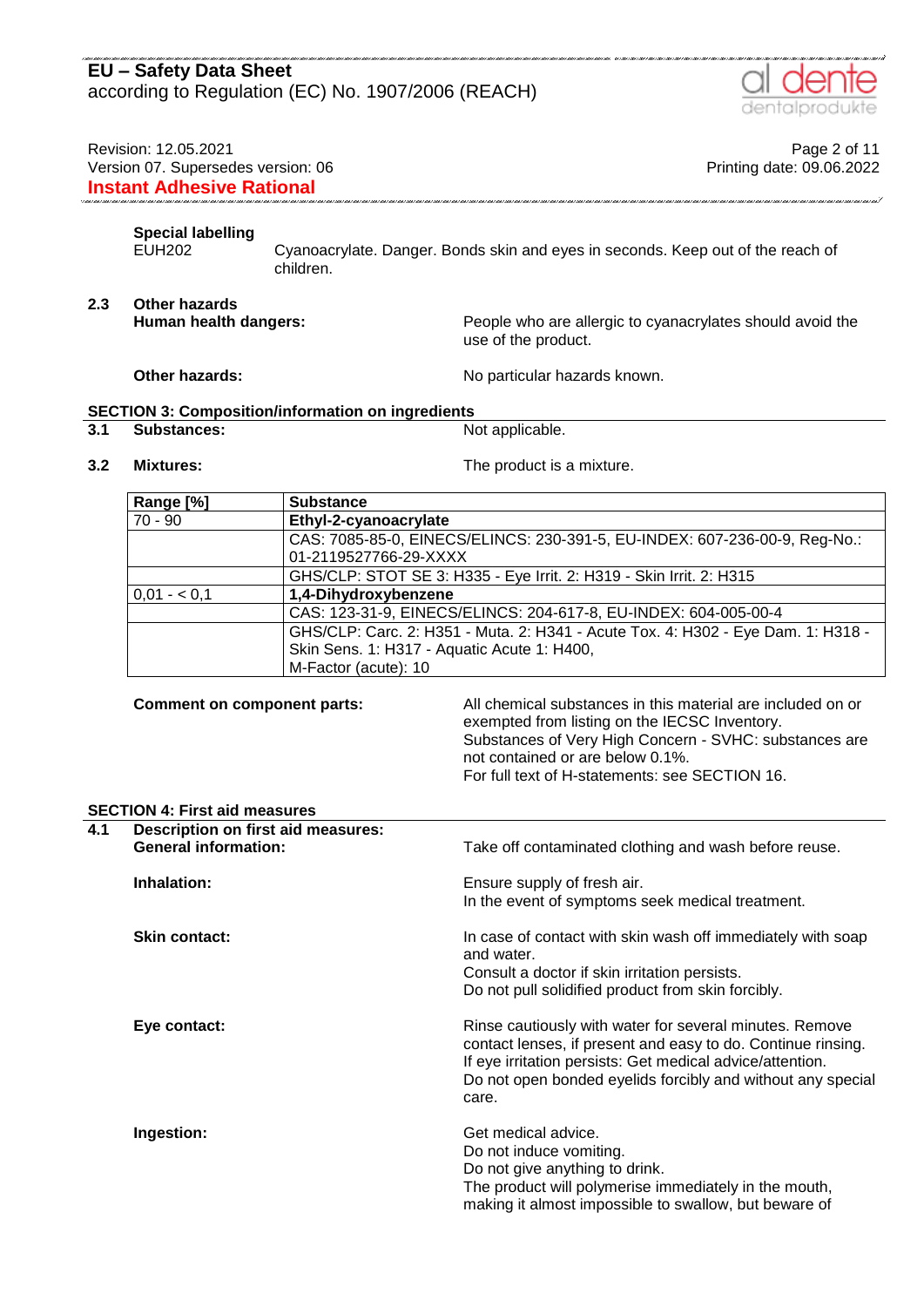according to Regulation (EC) No. 1907/2006 (REACH)



|     | Revision: 12.05.2021<br>Version 07. Supersedes version: 06<br><b>Instant Adhesive Rational</b> | Page 3 of 11<br>Printing date: 09.06.2022                                                                                                                                                                                                                                                                                                                                                                                                                                                                                                                                                                                                                                                                                                                                                                                                                                                                                                                                                                                                                                                                                                                                                                                                                                                                                                                              |
|-----|------------------------------------------------------------------------------------------------|------------------------------------------------------------------------------------------------------------------------------------------------------------------------------------------------------------------------------------------------------------------------------------------------------------------------------------------------------------------------------------------------------------------------------------------------------------------------------------------------------------------------------------------------------------------------------------------------------------------------------------------------------------------------------------------------------------------------------------------------------------------------------------------------------------------------------------------------------------------------------------------------------------------------------------------------------------------------------------------------------------------------------------------------------------------------------------------------------------------------------------------------------------------------------------------------------------------------------------------------------------------------------------------------------------------------------------------------------------------------|
|     |                                                                                                | possible choking hazard. Ensure breathing passages are<br>not obstructed. Saliva will separate the solidified product<br>from the mouth over a period of hours.<br>Do not try to pull the polymerised adhesive from the mouth.<br>Keep checking the mouth to ensure that the person doesn't<br>swallow it when it detaches.                                                                                                                                                                                                                                                                                                                                                                                                                                                                                                                                                                                                                                                                                                                                                                                                                                                                                                                                                                                                                                            |
| 4.2 | Most important symptoms and effects,<br>both acute and delayed:                                | Cyanoacrylates give off heat on solidification. Gross<br>contamination with the adhesive may generate enough heat<br>to cause a burn. Burns should be treated normally after the<br>polymer has been removed gently from the skin. If the<br>person experiences a burning sensation flood the<br>contaminated akin immediately with plenty of cold water to<br>cool the burn. continue to remove the adhesive by gently<br>peeling or rolling it from the skin whilst soaking the<br>contaminated area in cold water. It will take longer to<br>remove the adhesive with cold water but<br>it will still be effective.<br>Accidental bonding of clothing with cyanoacrylate adhesive<br>on the human skin:<br>If the cyanoacrylate adhesive has been splashed on the<br>clothing and has soaked through to the skin the clothing<br>should never be forcibly removed from the skin. If the<br>clothing has bonded directly on the skin and the person isn't<br>experiencing a burning sensation the affected<br>area should be soaked with warm soapy water and the<br>clothing removed gently by peeling or rolling back. Cold<br>water should be used in cases where there is any burning<br>sensation. Forcible removal of bonded clothing from the skin<br>could lead to mechanical damage occurring to the skin and<br>this could result in a more severe injury. |
| 4.3 | Indication of any immediate medical<br>attention and special treatment needed:                 | Treat symptomatically.<br>Forward this sheet to your doctor.                                                                                                                                                                                                                                                                                                                                                                                                                                                                                                                                                                                                                                                                                                                                                                                                                                                                                                                                                                                                                                                                                                                                                                                                                                                                                                           |
|     | <b>SECTION 5: Firefighting measures</b>                                                        |                                                                                                                                                                                                                                                                                                                                                                                                                                                                                                                                                                                                                                                                                                                                                                                                                                                                                                                                                                                                                                                                                                                                                                                                                                                                                                                                                                        |
| 5.1 | <b>Extinguishing media:</b><br>Suitable extinguishing media:                                   | Carbon dioxide.<br>Water spray jet.<br>Sand.<br>Dry powder.                                                                                                                                                                                                                                                                                                                                                                                                                                                                                                                                                                                                                                                                                                                                                                                                                                                                                                                                                                                                                                                                                                                                                                                                                                                                                                            |
|     | Extinguishing media that must not<br>be used:                                                  | Full water jet.                                                                                                                                                                                                                                                                                                                                                                                                                                                                                                                                                                                                                                                                                                                                                                                                                                                                                                                                                                                                                                                                                                                                                                                                                                                                                                                                                        |
| 5.2 | Special hazards arising from the<br>substance or mixture:                                      | Carbon monoxide (CO).<br>Risk of formation of toxic pyrolysis products.                                                                                                                                                                                                                                                                                                                                                                                                                                                                                                                                                                                                                                                                                                                                                                                                                                                                                                                                                                                                                                                                                                                                                                                                                                                                                                |
| 5.3 | <b>Advice for firefighters:</b>                                                                | Do not inhale explosion and/or combustion gases.<br>Use self-contained breathing apparatus.<br>Collect contaminated firefighting water separately, must not<br>be discharged into the drains.<br>Cool containers at risk with water spray jet.                                                                                                                                                                                                                                                                                                                                                                                                                                                                                                                                                                                                                                                                                                                                                                                                                                                                                                                                                                                                                                                                                                                         |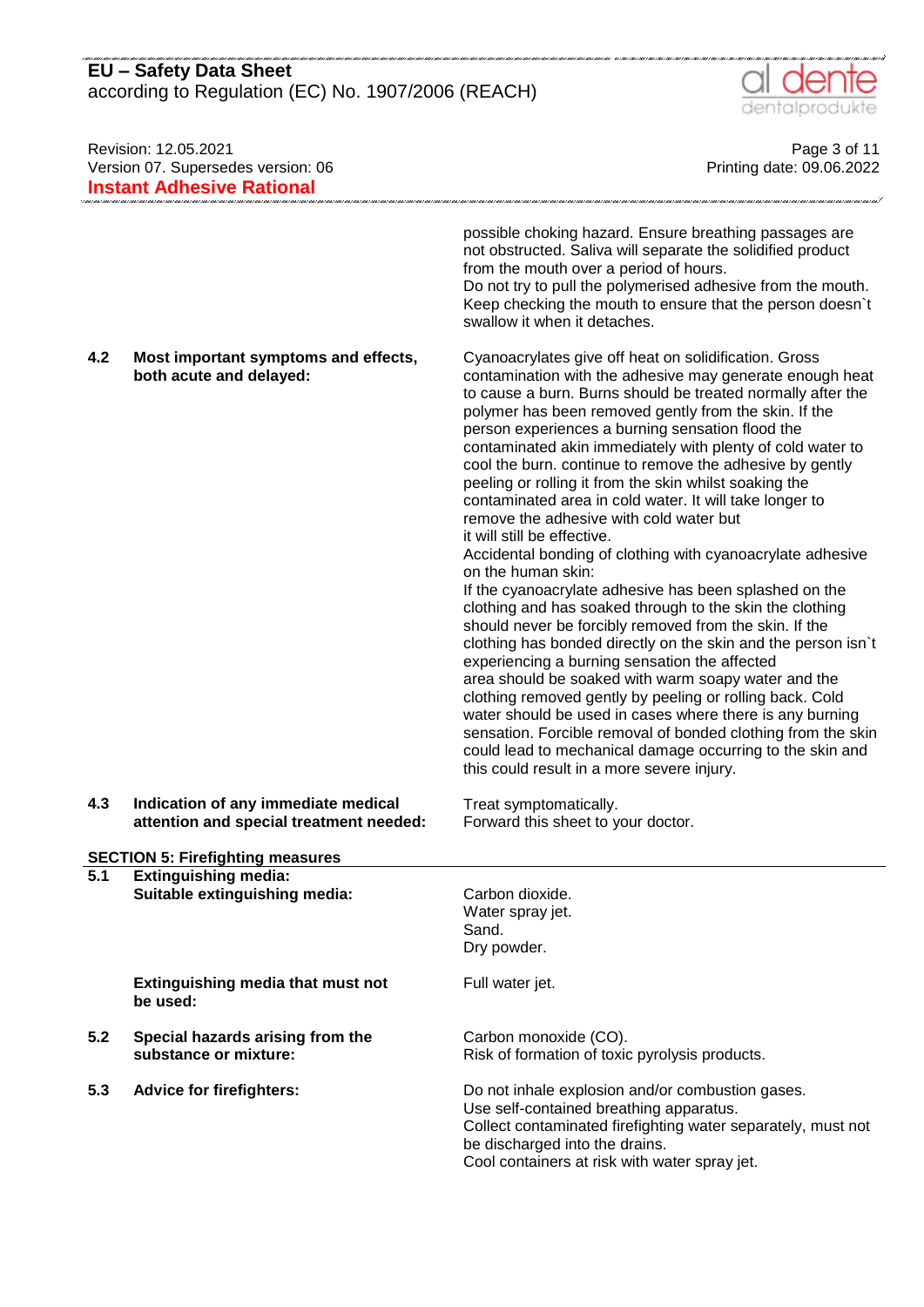#### .<br>CONSTRUCTION CONSTRUCTION CONSTRUCTION CONSTRUCTION CONSTRUCTION CONSTRUCTION CONSTRUCTION CONSTRUCTION CONSTRUCTION CONSTRUCTION CONSTRUCTION CONSTRUCTION CONSTRUCTION (DEL CONSTRUCTION) **EU – Safety Data Sheet** according to Regulation (EC) No. 1907/2006 (REACH)



Page 4 of 11<br>Page 4 of 11<br>Printing date: 09.06.2022<br>Printing date: 09.06.2022 Version 07. Supersedes version: 06 **Instant Adhesive Rational**

.<br>אז הווג בסוס. בסוג בסוג הווג בסוג בסוג בסוג בסוג בסוג בסוג הווג בסוג הווג באוגר. בסוג בסוג הווג ה

| <b>SECTION 6: Accidental release measures</b> |                                                                         |                                                                                                                                                                                                                                                                                                                                                                                                                                                                                                                                                           |  |
|-----------------------------------------------|-------------------------------------------------------------------------|-----------------------------------------------------------------------------------------------------------------------------------------------------------------------------------------------------------------------------------------------------------------------------------------------------------------------------------------------------------------------------------------------------------------------------------------------------------------------------------------------------------------------------------------------------------|--|
| 6.1                                           | Personal precautions, protective<br>equipment and emergency procedures: | Ensure adequate ventilation.<br>Keep away from all sources of ignition.<br>Forms slippery surfaces with water.<br>Use breathing apparatus if exposed to vapours/dust/aerosol.                                                                                                                                                                                                                                                                                                                                                                             |  |
| 6.2                                           | <b>Environmental precautions:</b>                                       | Prevent spread over a wide area (e.g. by containment or oil<br>barriers). Do not discharge into the drains/surface<br>waters/groundwater.                                                                                                                                                                                                                                                                                                                                                                                                                 |  |
| 6.3                                           | Methods and material for containment and<br>cleaning up                 | Pick up with absorbent material (e.g. sand, sawdust,<br>universal absorbent, diatomaceous earth).<br>Dispose of absorbed material in accordance within the<br>regulations.                                                                                                                                                                                                                                                                                                                                                                                |  |
| 6.4                                           | <b>Reference to other sections:</b>                                     | See SECTION 8+13                                                                                                                                                                                                                                                                                                                                                                                                                                                                                                                                          |  |
|                                               | <b>SECTION 7: Handling and storage</b>                                  |                                                                                                                                                                                                                                                                                                                                                                                                                                                                                                                                                           |  |
| 7.1                                           | Precautions for safe handling:                                          | Use only in well-ventilated areas.<br>Avoid spilling or spraying in enclosed areas.<br>Highly volatile, flammable components are liberated in<br>processing.<br>Keep away from all sources of ignition - Refrain from<br>smoking.<br>Do not eat, drink or smoke when using this product.<br>After worktime and before work breaks the affected skin<br>areas must be thoroughly cleaned.<br>Use barrier skin cream.<br>Contaminated work clothing should not be allowed out of the<br>workplace.<br>Take off contaminated clothing and wash before reuse. |  |
| 7.2                                           | Conditions for safe storage, including any<br>incompatibilities:        | Only use containers that are approved specifically for the<br>substance/product.<br>Provide solvent-resistant and impermeable floor.<br>Do not store together with oxidizing agents.<br>Protect from heat/overheating.<br>Keep container in a well-ventilated place.<br>Keep container tightly closed.                                                                                                                                                                                                                                                    |  |
| 7.3                                           | Specific end use(s):                                                    | See product use, SECTION 1.2                                                                                                                                                                                                                                                                                                                                                                                                                                                                                                                              |  |

## **SECTION 8: Exposure controls/personal protection**

| 8.1 | <b>Control parameters</b>                                                                    |
|-----|----------------------------------------------------------------------------------------------|
|     | Ingredients with occupational exposure limits to be monitored (GB)                           |
|     | <b>Substance</b>                                                                             |
|     | Ethyl-2-cyanoacrylate                                                                        |
|     | CAS: 7085-85-0, EINECS/ELINCS: 230-391-5, EU-INDEX: 607-236-00-9, Reg-No.: 01-2119527766-29- |
|     | <b>XXXX</b>                                                                                  |
|     | Short-term exposure (15-minute): 0,3 ppm, 1,5 mg/m <sup>3</sup>                              |
|     | 1,4-Dihydroxybenzene                                                                         |
|     | CAS: 123-31-9, EINECS/ELINCS: 204-617-8, EU-INDEX: 604-005-00-4                              |
|     | Long-term exposure: 0,5 mg/m <sup>3</sup>                                                    |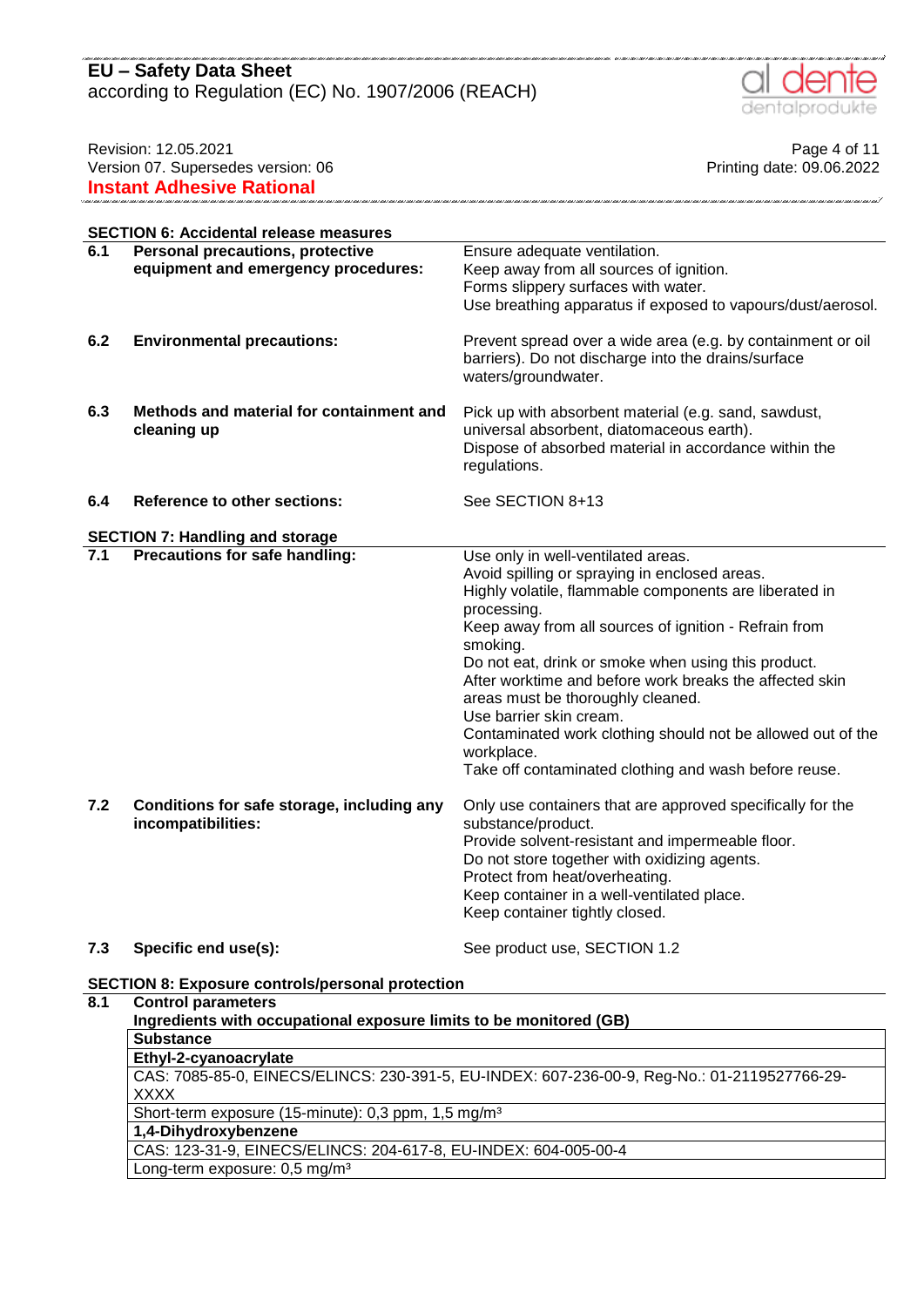

.<br>I serie a serie a serie a serie a serie a serie a serie a serie a serie a serie

Page 5 of 11<br>Page 5 of 11<br>Printing date: 09.06.2022 Printing date: 09.06.2022 Version 07. Supersedes version: 06 **Instant Adhesive Rational**

**8.2 Exposure controls**

| <b>DNEL</b>                                                                          |                                                                                                                                                                                                                                                                                                                                   |  |
|--------------------------------------------------------------------------------------|-----------------------------------------------------------------------------------------------------------------------------------------------------------------------------------------------------------------------------------------------------------------------------------------------------------------------------------|--|
| <b>Substance</b>                                                                     |                                                                                                                                                                                                                                                                                                                                   |  |
| Ethyl-2-cyanoacrylate, CAS: 7085-85-0                                                |                                                                                                                                                                                                                                                                                                                                   |  |
| Industrial, inhalative, Acute - systemic effects, 9,25 mg/m <sup>3</sup>             |                                                                                                                                                                                                                                                                                                                                   |  |
| Industrial, inhalative, Acute - local effects, 9,25 mg/m <sup>3</sup>                |                                                                                                                                                                                                                                                                                                                                   |  |
| Industrial, inhalative, Long-term - systemic effects, 9,25 mg/m <sup>3</sup>         |                                                                                                                                                                                                                                                                                                                                   |  |
| Industrial, inhalative, Long-term - local effects, 9,25 mg/m <sup>3</sup>            |                                                                                                                                                                                                                                                                                                                                   |  |
| general population, inhalative, Acute - local effects, 9,25 mg/m <sup>3</sup>        |                                                                                                                                                                                                                                                                                                                                   |  |
| general population, inhalative, Acute - systemic effects, 9,25 mg/m <sup>3</sup>     |                                                                                                                                                                                                                                                                                                                                   |  |
| general population, inhalative, Long-term - systemic effects, 9,25 mg/m <sup>3</sup> |                                                                                                                                                                                                                                                                                                                                   |  |
| general population, inhalative, Long-term - local effects, 9,25 mg/m <sup>3</sup>    |                                                                                                                                                                                                                                                                                                                                   |  |
| <b>Exposure controls</b><br>Additional advice on system design:                      | Ensure adequate ventilation on workstation.                                                                                                                                                                                                                                                                                       |  |
| Eye protection:                                                                      | Safety glasses. (EN 166:2001)                                                                                                                                                                                                                                                                                                     |  |
| Hand protection:                                                                     | The details concerned are recommendations. Please<br>contact the glove supplier for further<br>information.<br>In full contact:<br>> 0,4 mm/ Butyl rubber, >240 min (EN 374-1/-2/-3).<br>In splash contact:<br>> 0,4 mm/ Nitrile rubber, >120 min (EN 374-1/-2/-3).                                                               |  |
| <b>Skin protection:</b>                                                              | Light protective clothing.                                                                                                                                                                                                                                                                                                        |  |
| Other:                                                                               | Personal protective equipment should be selected<br>specifically for the working place, depending on<br>concentration and quantity handled. The resistance of this<br>equipment to chemicals should be ascertained with the<br>respective supplier.<br>Do not inhale gases/vapours/aerosols.<br>Avoid contact with eyes and skin. |  |
| <b>Respiratory protection:</b>                                                       | Respiratory protection mask in the event of high<br>concentrations.<br>Short term: filter apparatus, filter A. (DIN EN 14387)                                                                                                                                                                                                     |  |
| <b>Thermal hazards:</b>                                                              | No information available.                                                                                                                                                                                                                                                                                                         |  |
| Delimitation and monitoring of the<br>environmental exposition:                      | Not determined.                                                                                                                                                                                                                                                                                                                   |  |

.<br>1991 - 1991 - 1991 - 1992 - 1993 - 1993 - 1994 - 1994 - 1994 - 1994 - 1994 - 1994 - 1994 - 1994

# **SECTION 9: Physical and chemical properties**

| 9.1 | Information on basic physical and chemical properties |                           |
|-----|-------------------------------------------------------|---------------------------|
|     | <b>Physical state:</b>                                | liquid                    |
|     | Colour:                                               | colourless                |
|     | Odour:                                                | pungent                   |
|     | <b>Odour threshold:</b>                               | No information available. |
|     | pH-value:                                             | not applicable            |
|     | pH-value [1%]:                                        | not applicable            |
|     | <b>Boiling point [°C]:</b>                            | 150                       |
|     | Flash point [°C]:                                     | 87                        |
|     | Flammability (solid, gas) [°C]:                       | No information available. |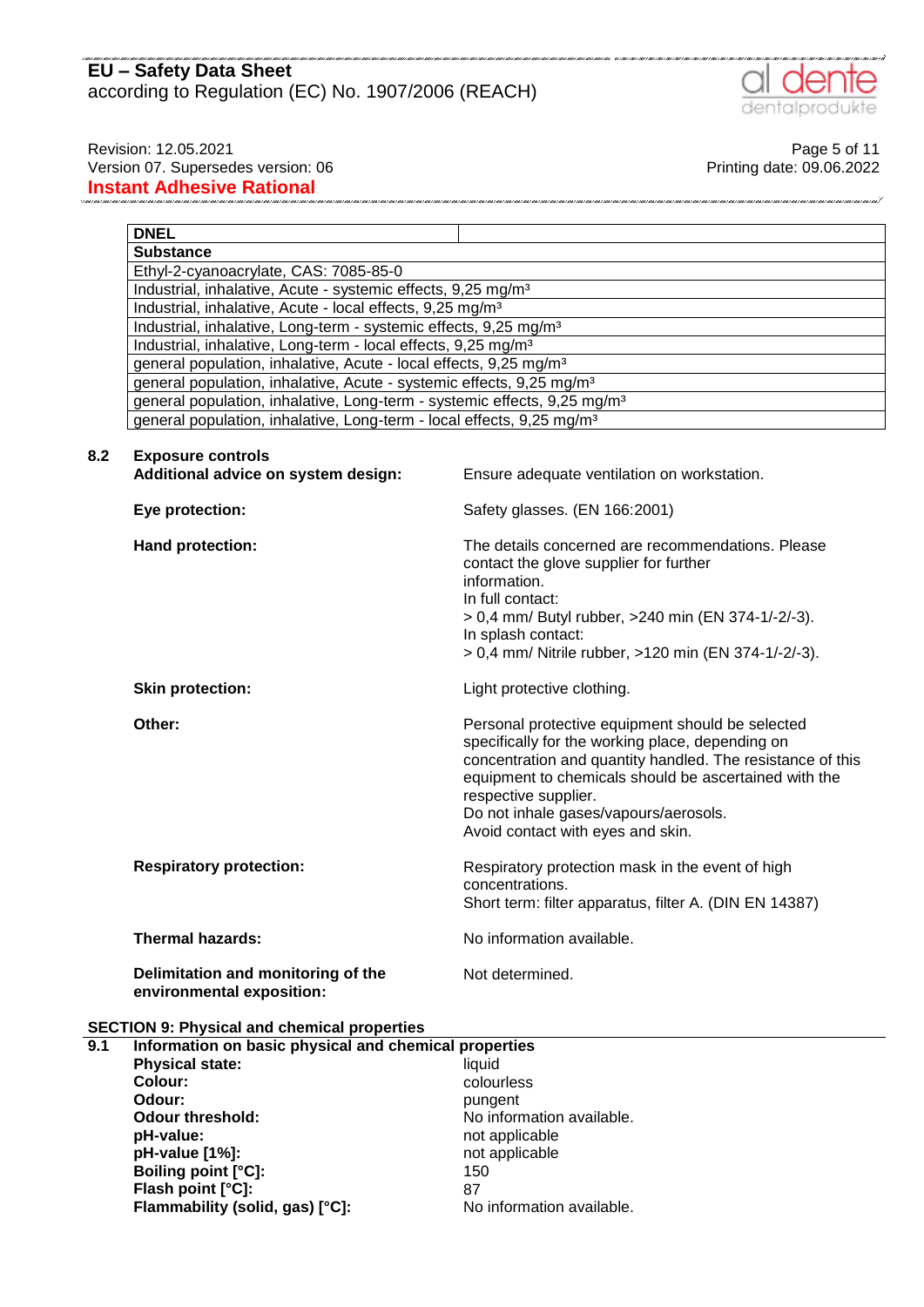according to Regulation (EC) No. 1907/2006 (REACH)



Version 07. Supersedes version: 06 Printing date: 09.06.2022 **Instant Adhesive Rational**

| Revision: 12.05.2021               | Page 6 of 11              |
|------------------------------------|---------------------------|
| Version 07. Supersedes version: 06 | Printing date: 09.06.2022 |

| 9.2  | Lower explosion limit:<br><b>Upper explosion limit:</b><br><b>Oxidising properties:</b><br>Vapour pressure/gas pressure [kPa]:<br>Density [g/cm <sup>3</sup> ]:<br><b>Relative density:</b><br>Bulk density [kg/m <sup>3</sup> ]:<br><b>Solubility in water:</b><br><b>Solubility other solvents:</b><br>Partition coefficient [n-octanol/water]:<br>Kinematic viscosity:<br><b>Relative vapour density:</b><br><b>Evaporation speed:</b><br>Melting point [°C]<br>Auto-ignition temperature:<br>Decomposition temperature [°C]:<br><b>Particle characteristics:</b><br>Other information: | No information available.<br>No information available.<br>no<br>No information available.<br>1,05<br>not determined<br>not applicable<br>insoluble<br>reacts with water<br>No information available.<br>No information available.<br>not applicable<br>No information available.<br>No information available.<br>No information available.<br>500<br>No information available.<br>No information available.<br>none |
|------|--------------------------------------------------------------------------------------------------------------------------------------------------------------------------------------------------------------------------------------------------------------------------------------------------------------------------------------------------------------------------------------------------------------------------------------------------------------------------------------------------------------------------------------------------------------------------------------------|---------------------------------------------------------------------------------------------------------------------------------------------------------------------------------------------------------------------------------------------------------------------------------------------------------------------------------------------------------------------------------------------------------------------|
| 10.1 | <b>SECTION 10: Stability and reactivity</b><br><b>Reactivity:</b>                                                                                                                                                                                                                                                                                                                                                                                                                                                                                                                          | See SECTION 10.3.                                                                                                                                                                                                                                                                                                                                                                                                   |
| 10.2 | <b>Chemical stability:</b>                                                                                                                                                                                                                                                                                                                                                                                                                                                                                                                                                                 | Stable under normal ambient conditions (ambient<br>temperature).                                                                                                                                                                                                                                                                                                                                                    |
| 10.3 | <b>Possibility of hazardous reactions:</b>                                                                                                                                                                                                                                                                                                                                                                                                                                                                                                                                                 | Reactions with strong oxidizing agents.<br>Reactions with water.<br>Reactions with amines.<br>Reactions with alcohols.<br>Reactions with alkalies (lyes).                                                                                                                                                                                                                                                           |
|      | 10.4 Conditions to avoid:                                                                                                                                                                                                                                                                                                                                                                                                                                                                                                                                                                  | Strong heating.                                                                                                                                                                                                                                                                                                                                                                                                     |
| 10.5 | Incompatible materials:                                                                                                                                                                                                                                                                                                                                                                                                                                                                                                                                                                    | See SECTION 7.                                                                                                                                                                                                                                                                                                                                                                                                      |
| 10.6 | <b>Hazardous decomposition products:</b>                                                                                                                                                                                                                                                                                                                                                                                                                                                                                                                                                   | Irritant gases/vapours.                                                                                                                                                                                                                                                                                                                                                                                             |

#### **SECTION 11: Toxicological information**

**11.1 Information on toxicological effects Acute oral toxicity**

> **Product** ATE-mix, oral, > 5000 mg/kg

### **Substance**

**1,4-Dihydroxybenzene, CAS: 123-31-9** LD50, oral, Rat, 375 mg/kg Ethyl-2-cyanoacrylate, CAS: 7085-85-0 LD50, oral, Rat, > 5000 mg/kg (OECD 401)

#### **Acute dermal toxicity**

**Product** ATE-mix, dermal, > 2000 mg/kg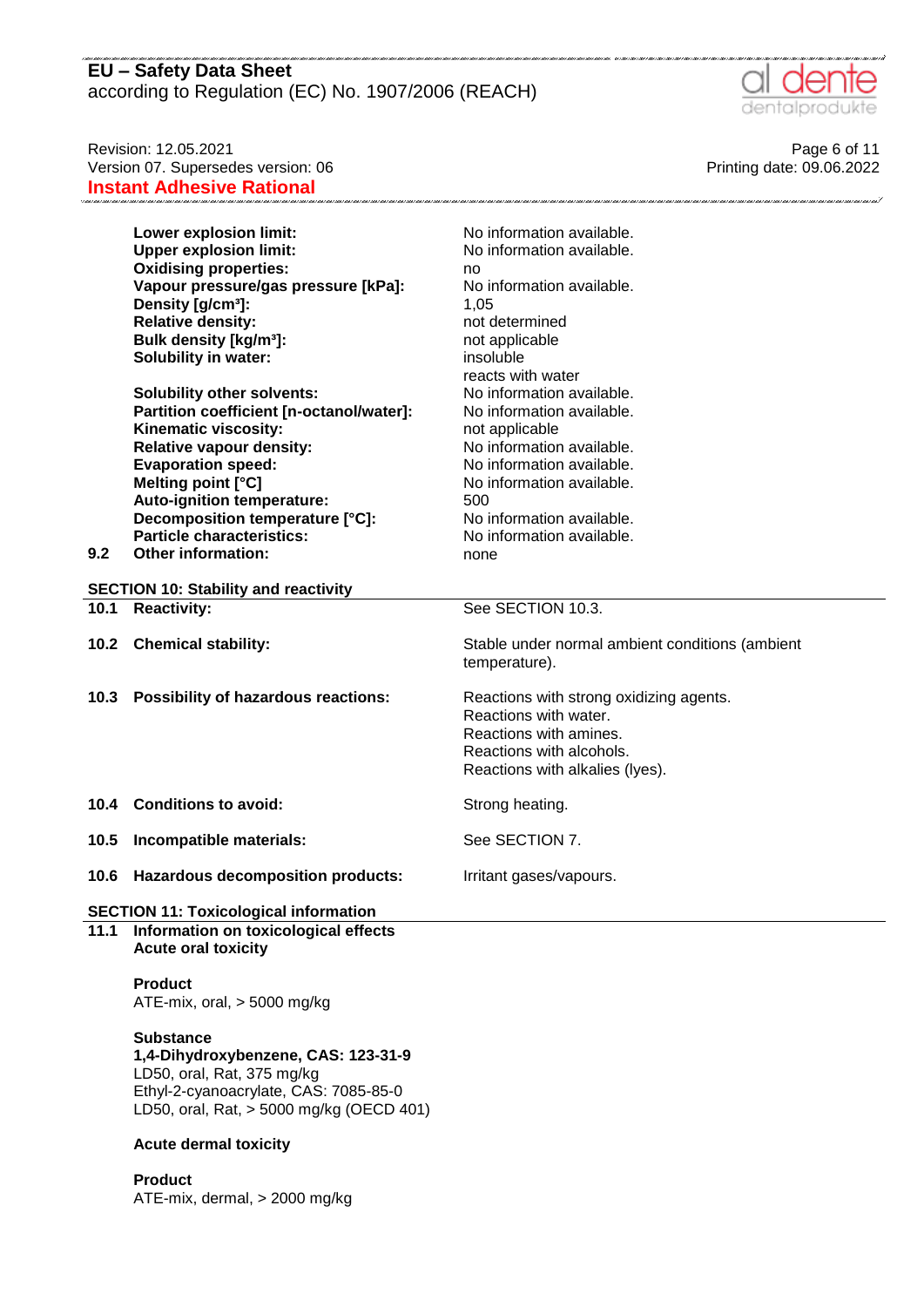according to Regulation (EC) No. 1907/2006 (REACH)



Page 7 of 11<br>Page 7 of 11<br>Printing date: 09.06.2022<br>Printing date: 09.06.2022 Version 07. Supersedes version: 06 **Instant Adhesive Rational**

#### **Substance**

**1,4-Dihydroxybenzene, CAS: 123-31-9** LD50, dermal, Rabbit, 2000 mg/kg Ethyl-2-cyanoacrylate, CAS: 7085-85-0 LD50, dermal, Rabbit, > 2000 mg/kg (OECD 402)

### **Acute inhalational toxicity**

| Serious eye damage/irritation:                         | Toxicological data of complete product are not available.<br>Irritant<br>Calculation method                                                                                                                                                                                                                                                                                                                                                                             |
|--------------------------------------------------------|-------------------------------------------------------------------------------------------------------------------------------------------------------------------------------------------------------------------------------------------------------------------------------------------------------------------------------------------------------------------------------------------------------------------------------------------------------------------------|
| <b>Skin corrosion/irritation:</b>                      | Toxicological data of complete product are not available.<br>Irritant<br>Calculation method                                                                                                                                                                                                                                                                                                                                                                             |
| Respiratory or skin sensitisation:                     | Based on the available information, the classification criteria<br>are not fulfilled.                                                                                                                                                                                                                                                                                                                                                                                   |
| Specific target organ toxicity -<br>single exposure:   | Toxicological data of complete product are not available.<br>May cause respiratory irritation.<br>Calculation method                                                                                                                                                                                                                                                                                                                                                    |
| Specific target organ toxicity -<br>repeated exposure: | Based on the available information, the classification criteria<br>are not fulfilled.                                                                                                                                                                                                                                                                                                                                                                                   |
| <b>Mutagenicity:</b>                                   | Based on the available information, the classification criteria<br>are not fulfilled.<br>Does not contain a relevant substance that meets the<br>classification criteria.                                                                                                                                                                                                                                                                                               |
| <b>Reproduction toxicity:</b>                          | Based on the available information, the classification criteria<br>are not fulfilled.<br>Does not contain a relevant substance that meets the<br>classification criteria.                                                                                                                                                                                                                                                                                               |
| Carcinogenicity:                                       | Based on the available information, the classification criteria<br>are not fulfilled.<br>Does not contain a relevant substance that meets the<br>classification criteria.                                                                                                                                                                                                                                                                                               |
| <b>Aspiration hazard:</b>                              | Based on the available information, the classification criteria<br>are not fulfilled.                                                                                                                                                                                                                                                                                                                                                                                   |
| <b>General remarks:</b>                                | Cyanoacrylates bond skin and eyelids in seconds. In the<br>case of large spills on the skin, superficial burns may occur -<br>treat accordingly. There may be irritation and redness at the<br>site of contact.<br>Toxicological data of complete product are not available.<br>The toxicity data listed pertaining to the ingredients are<br>intended for those working in the medicinal professions,<br>experts for occupational health and safety and toxicologists. |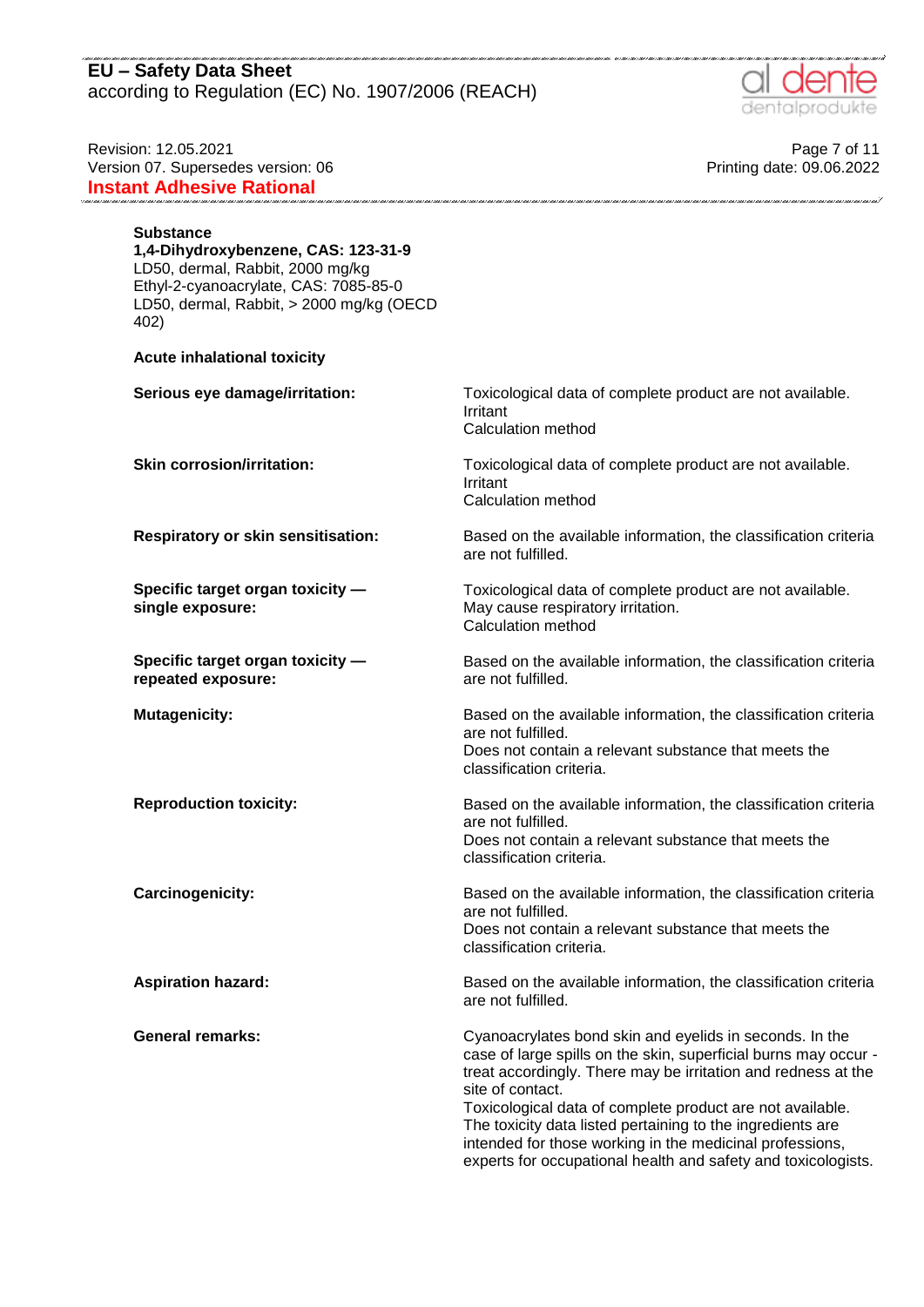

Page 8 of 11<br>Page 8 of 11<br>Printing date: 09.06.2022 Printing date: 09.06.2022 Version 07. Supersedes version: 06 **Instant Adhesive Rational**

.<br>2001 - 2002 - 2002 - 2002 - 2002 - 2002 - 2002 - 2002 - 2002 - 2002 - 20

|      | <b>SECTION 12: Ecological information</b>                                                                                                                                                    |                                                                                                                                                                                                                                                                                                                                                                                                                                                                       |  |
|------|----------------------------------------------------------------------------------------------------------------------------------------------------------------------------------------------|-----------------------------------------------------------------------------------------------------------------------------------------------------------------------------------------------------------------------------------------------------------------------------------------------------------------------------------------------------------------------------------------------------------------------------------------------------------------------|--|
| 12.1 | <b>Toxicity:</b><br><b>Substance</b><br>1,4-Dihydroxybenzene, CAS: 123-31-9<br>LC50, (96h), fish, 638 µg/L<br>EC50, (72h), Algae, 33 - 330 µg/L<br>EC50, (48h), Invertebrates, 61 - 134 µg/L |                                                                                                                                                                                                                                                                                                                                                                                                                                                                       |  |
| 12.2 | <b>Persistence and degradability</b><br><b>Behaviour in environment</b><br>compartments:                                                                                                     | not determined                                                                                                                                                                                                                                                                                                                                                                                                                                                        |  |
|      | Behaviour in sewage plant:                                                                                                                                                                   | not applicable                                                                                                                                                                                                                                                                                                                                                                                                                                                        |  |
|      | <b>Biological degradability:</b>                                                                                                                                                             | not applicable                                                                                                                                                                                                                                                                                                                                                                                                                                                        |  |
| 12.3 | <b>Bioaccumulative potential:</b>                                                                                                                                                            | No evidence for bioaccumulation potential.                                                                                                                                                                                                                                                                                                                                                                                                                            |  |
| 12.4 | <b>Mobility in soil:</b>                                                                                                                                                                     | Cured product is immobile.                                                                                                                                                                                                                                                                                                                                                                                                                                            |  |
| 12.5 | <b>Results of PBT and vPvB assessment:</b>                                                                                                                                                   | Based on all available information not to be classified as<br>PBT or vPvB respectively.                                                                                                                                                                                                                                                                                                                                                                               |  |
| 12.6 | <b>Endocrine disrupting properties:</b>                                                                                                                                                      | No information available.                                                                                                                                                                                                                                                                                                                                                                                                                                             |  |
| 12.7 | Other adverse effects:                                                                                                                                                                       | Ecological data of complete product are not available.<br>Do not discharge product unmonitored into the environment.<br>Do not allow product to reach the drainage.                                                                                                                                                                                                                                                                                                   |  |
|      |                                                                                                                                                                                              |                                                                                                                                                                                                                                                                                                                                                                                                                                                                       |  |
|      |                                                                                                                                                                                              |                                                                                                                                                                                                                                                                                                                                                                                                                                                                       |  |
| 13.1 | <b>SECTION 13: Disposal considerations</b><br>Waste treatment methods:                                                                                                                       | Waste material must be disposed of in accordance with the<br>Directive on waste 2008/98/EC as well as other national and<br>local regulations. It is not possible to determine a waste<br>code for this product in accordance with the European<br>Waste Catalogue (EWC) since it is only possible to classify<br>it according to how it is used by the customer. The waste<br>code is to be determined within the EU in liaison with the<br>waste-disposal operator. |  |
|      | <b>Product:</b>                                                                                                                                                                              | Dispose of as hazardous waste.                                                                                                                                                                                                                                                                                                                                                                                                                                        |  |
|      | Waste no. (recommended):                                                                                                                                                                     | 080409*                                                                                                                                                                                                                                                                                                                                                                                                                                                               |  |
|      | <b>Contaminated packaging:</b>                                                                                                                                                               | Uncontaminated packaging may be taken for recycling.<br>Packaging that cannot be cleaned should be disposed of as<br>for product.                                                                                                                                                                                                                                                                                                                                     |  |
|      | Waste no. (recommended):                                                                                                                                                                     | 150110* packaging containing residues of or contaminated<br>by hazardous substances                                                                                                                                                                                                                                                                                                                                                                                   |  |
|      | <b>SECTION 14: Transport information</b>                                                                                                                                                     |                                                                                                                                                                                                                                                                                                                                                                                                                                                                       |  |
| 14.1 | UN number or ID number<br>Transport by land according to<br><b>ADR/RID:</b>                                                                                                                  | not applicable                                                                                                                                                                                                                                                                                                                                                                                                                                                        |  |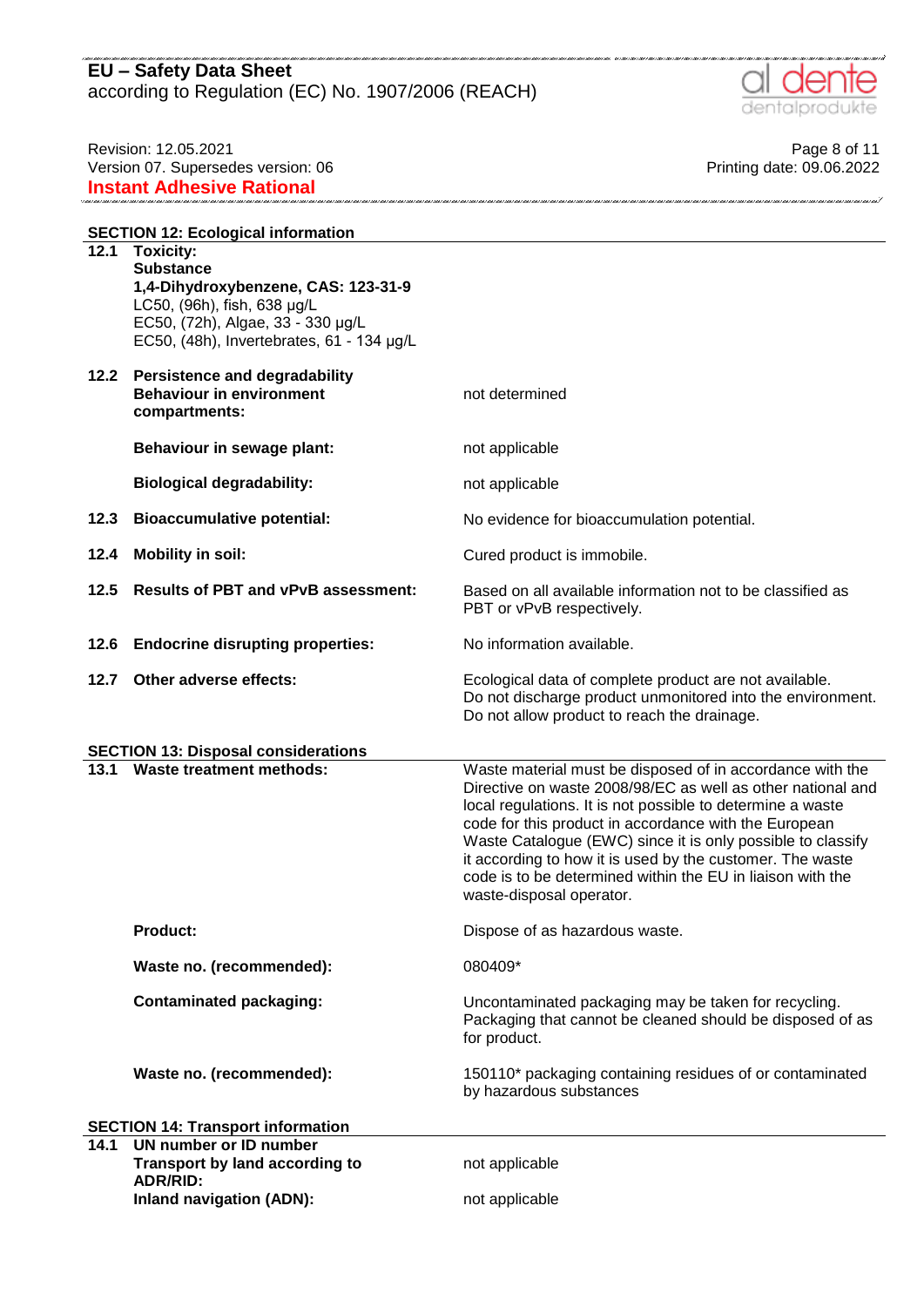according to Regulation (EC) No. 1907/2006 (REACH)



| Revision: 12.05.2021<br>Version 07. Supersedes version: 06<br><b>Instant Adhesive Rational</b> |                                                                                           | Page 9 of 11<br>Printing date: 09.06.2022                                                                                                                                                                                                                                                   |
|------------------------------------------------------------------------------------------------|-------------------------------------------------------------------------------------------|---------------------------------------------------------------------------------------------------------------------------------------------------------------------------------------------------------------------------------------------------------------------------------------------|
|                                                                                                | Marine transport in accordance with<br>IMDG:                                              | not applicable                                                                                                                                                                                                                                                                              |
|                                                                                                | Air transport in accordance with IATA:                                                    | 3334                                                                                                                                                                                                                                                                                        |
|                                                                                                | 14.2 UN proper shipping name<br><b>Transport by land according to</b><br><b>ADR/RID:</b>  | NO DANGEROUS GOODS                                                                                                                                                                                                                                                                          |
|                                                                                                | <b>Inland navigation (ADN):</b><br>Marine transport in accordance with<br>IMDG:           | NO DANGEROUS GOODS<br>NOT CLASSIFIED AS "DANGEROUS GOODS"                                                                                                                                                                                                                                   |
|                                                                                                | Air transport in accordance with IATA:                                                    | Aviation regulated liquid, n.o.s. (Cyanoacrylates)[only for<br>more than 0,5l]                                                                                                                                                                                                              |
|                                                                                                |                                                                                           |                                                                                                                                                                                                                                                                                             |
| 14.3                                                                                           | <b>Transport hazard class(es)</b>                                                         |                                                                                                                                                                                                                                                                                             |
|                                                                                                | <b>Transport by land according to</b><br><b>ADR/RID:</b>                                  | not applicable                                                                                                                                                                                                                                                                              |
|                                                                                                | <b>Inland navigation (ADN).</b><br>Marine transport in accordance with<br>IMDG:           | not applicable<br>not applicable                                                                                                                                                                                                                                                            |
|                                                                                                | Air transport in accordance with IATA:                                                    | 9                                                                                                                                                                                                                                                                                           |
|                                                                                                | 14.4 Packing group<br><b>Transport by land according to</b><br><b>ADR/RID:</b>            | not applicable                                                                                                                                                                                                                                                                              |
|                                                                                                | <b>Inland navigation (ADN).</b><br>Marine transport in accordance with<br>IMDG:           | not applicable<br>not applicable                                                                                                                                                                                                                                                            |
|                                                                                                | Air transport in accordance with IATA:                                                    | Ш                                                                                                                                                                                                                                                                                           |
| 14.5                                                                                           | <b>Environmental hazards:</b><br><b>Transport by land according to</b><br><b>ADR/RID:</b> | no                                                                                                                                                                                                                                                                                          |
|                                                                                                | <b>Inland navigation (ADN).</b><br>Marine transport in accordance with<br>IMDG:           | no<br>no                                                                                                                                                                                                                                                                                    |
|                                                                                                | Air transport in accordance with IATA:                                                    | no                                                                                                                                                                                                                                                                                          |
| 14.6                                                                                           | Special precautions for user:                                                             | Relevant information under SECTION 6 to 8.                                                                                                                                                                                                                                                  |
| 14.7                                                                                           | Maritime transport in bulk according to<br><b>IMO instruments:</b>                        | not applicable                                                                                                                                                                                                                                                                              |
| <b>SECTION 15: Regulatory information</b>                                                      |                                                                                           |                                                                                                                                                                                                                                                                                             |
| 15.1                                                                                           | <b>EEC-REGULATIONS:</b>                                                                   | Safety, health and environmental regulations/legislation specific for the substance or mixture<br>2008/98/EC 2000/532/EC); 2010/75/EU; 2004/42/EC; (EC)<br>648/2004; (EC) 1907/2006 (REACH); (EU) 1272/2008;<br>75/324/EEC ((EC) 2016/2037); (EU) 2020/878; (EU)<br>2016/131; (EU) 517/2014 |
|                                                                                                | <b>RANSPORT-REGULATIONS:</b>                                                              | ADR (2021); IMDG-Code (2021, 40. Amdt.); IATA-DGR<br>(2021)                                                                                                                                                                                                                                 |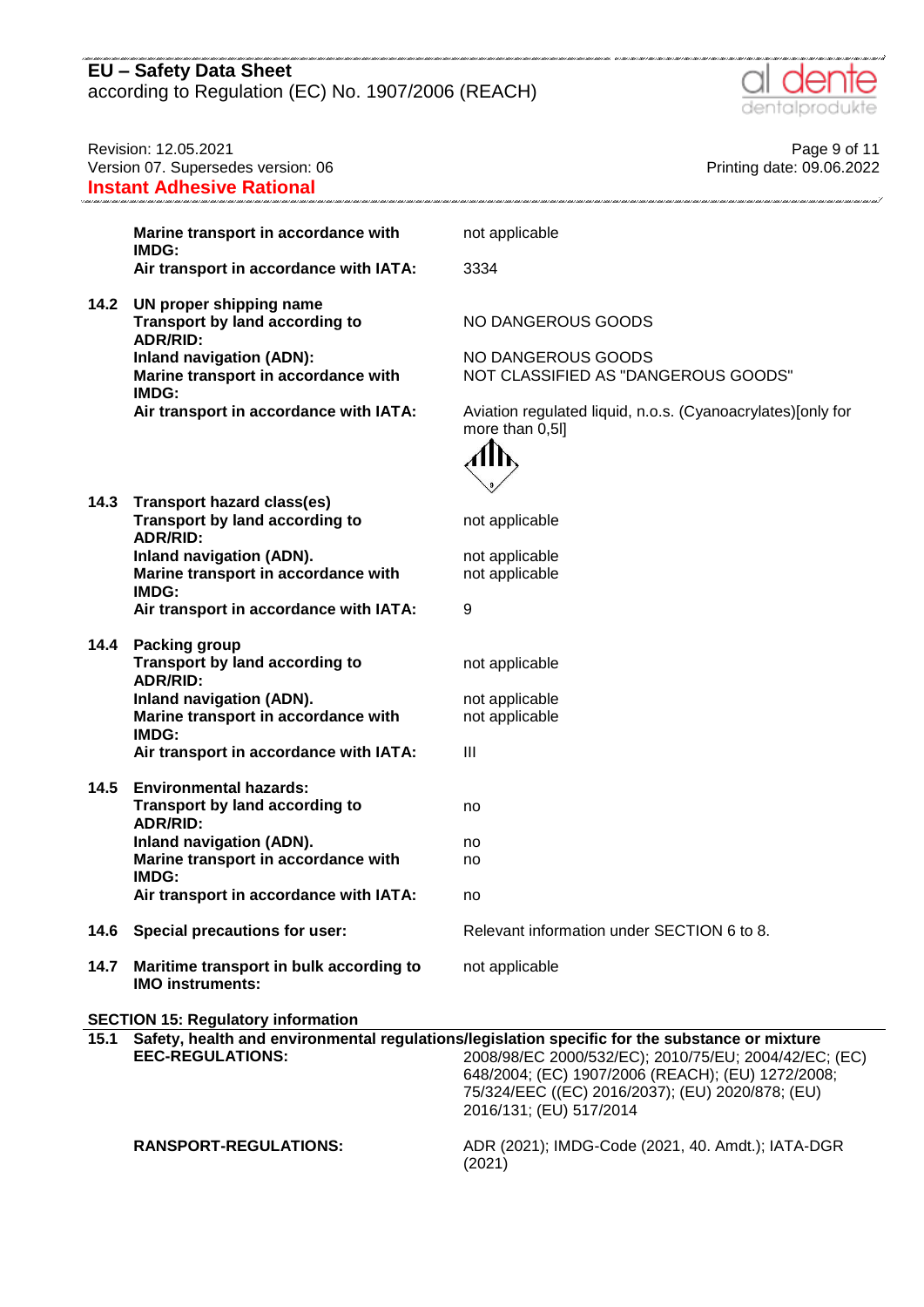

| Revision: 12.05.2021<br>Version 07. Supersedes version: 06 |                                                                                                                                                 |                                                                                                                      | Page 10 of 11                                                                                                                  |  |
|------------------------------------------------------------|-------------------------------------------------------------------------------------------------------------------------------------------------|----------------------------------------------------------------------------------------------------------------------|--------------------------------------------------------------------------------------------------------------------------------|--|
|                                                            |                                                                                                                                                 |                                                                                                                      | Printing date: 09.06.2022                                                                                                      |  |
| <b>Instant Adhesive Rational</b>                           |                                                                                                                                                 |                                                                                                                      |                                                                                                                                |  |
|                                                            | <b>NATIONAL REGULATIONS (GB):</b>                                                                                                               |                                                                                                                      | EH40/2005 Workplace exposure limits (Second edition,<br>published December 2011).                                              |  |
|                                                            | - Observe employment restrictions<br>for people:                                                                                                |                                                                                                                      | Observe employment restrictions for mothers-to-be and<br>nursing mothers. Observe employment restrictions for young<br>people. |  |
|                                                            | - VOC (2010/75/CE)                                                                                                                              |                                                                                                                      | 0%                                                                                                                             |  |
| 15.2                                                       | <b>Chemical safety assessment:</b>                                                                                                              |                                                                                                                      | For this preparation a chemical safety assessment has been<br>carried out.                                                     |  |
| <b>SECTION 16: Other information</b>                       |                                                                                                                                                 |                                                                                                                      |                                                                                                                                |  |
| 16.1<br>Hazard statements (SECTION 3):                     |                                                                                                                                                 |                                                                                                                      |                                                                                                                                |  |
|                                                            | H400                                                                                                                                            | Very toxic to aquatic life.                                                                                          |                                                                                                                                |  |
|                                                            | H317                                                                                                                                            | May cause an allergic skin reaction.                                                                                 |                                                                                                                                |  |
|                                                            | H318<br>Causes serious eye damage.                                                                                                              |                                                                                                                      |                                                                                                                                |  |
|                                                            | Harmful if swallowed.<br>H302                                                                                                                   |                                                                                                                      |                                                                                                                                |  |
|                                                            | H341<br>Suspected of causing genetic defects.                                                                                                   |                                                                                                                      |                                                                                                                                |  |
|                                                            | H <sub>351</sub><br>Suspected of causing cancer.                                                                                                |                                                                                                                      |                                                                                                                                |  |
|                                                            | H315<br>Causes skin irritation.                                                                                                                 |                                                                                                                      |                                                                                                                                |  |
|                                                            | H319                                                                                                                                            | Causes serious eye irritation.                                                                                       |                                                                                                                                |  |
|                                                            | H335                                                                                                                                            | May cause respiratory irritation.                                                                                    |                                                                                                                                |  |
|                                                            |                                                                                                                                                 |                                                                                                                      |                                                                                                                                |  |
| 16.2                                                       | <b>Abbreviations and acronyms:</b>                                                                                                              |                                                                                                                      |                                                                                                                                |  |
|                                                            | <b>ADR</b>                                                                                                                                      | Accord européen relatif au transport international des marchandises Dangereuses par                                  |                                                                                                                                |  |
|                                                            |                                                                                                                                                 | Route                                                                                                                |                                                                                                                                |  |
|                                                            | <b>RID</b>                                                                                                                                      |                                                                                                                      | Règlement concernant le transport international ferroviaire de marchandises                                                    |  |
|                                                            |                                                                                                                                                 | dangereuses                                                                                                          |                                                                                                                                |  |
|                                                            | <b>ADN</b>                                                                                                                                      | Accord européen relatif au transport international des marchandises dangereuses par<br>voie de navigation intérieure |                                                                                                                                |  |
|                                                            | <b>ATE</b>                                                                                                                                      |                                                                                                                      |                                                                                                                                |  |
|                                                            | CAS                                                                                                                                             | acute toxicity estimate<br><b>Chemical Abstracts Service</b>                                                         |                                                                                                                                |  |
|                                                            | <b>CLP</b>                                                                                                                                      |                                                                                                                      |                                                                                                                                |  |
|                                                            | <b>DMEL</b>                                                                                                                                     | Classification, Labelling and Packaging<br>Derived Minimum Effect Level                                              |                                                                                                                                |  |
|                                                            |                                                                                                                                                 | Derived No Effect Level                                                                                              |                                                                                                                                |  |
|                                                            | <b>DNEL</b><br>Median effective concentration                                                                                                   |                                                                                                                      |                                                                                                                                |  |
|                                                            | <b>EC50</b>                                                                                                                                     |                                                                                                                      |                                                                                                                                |  |
|                                                            | <b>ECB</b><br>European Chemicals Bureau                                                                                                         |                                                                                                                      |                                                                                                                                |  |
|                                                            | <b>EEC</b><br><b>European Economic Community</b>                                                                                                |                                                                                                                      |                                                                                                                                |  |
|                                                            | <b>EINECS</b><br>European Inventory of Existing Commercial Chemical Substances                                                                  |                                                                                                                      |                                                                                                                                |  |
|                                                            | <b>EL50</b><br>Median effective loading<br><b>ELINCS</b>                                                                                        |                                                                                                                      |                                                                                                                                |  |
|                                                            | European List of Notified Chemical Substances<br>EmS<br><b>Emergency Schedules</b>                                                              |                                                                                                                      |                                                                                                                                |  |
|                                                            | <b>GHS</b>                                                                                                                                      |                                                                                                                      | Globally Harmonized System of Classification and Labelling of Chemicals                                                        |  |
|                                                            | <b>IATA</b>                                                                                                                                     |                                                                                                                      |                                                                                                                                |  |
|                                                            | International Air Transport Association<br>International Code for the Construction and Equipment of Ships carrying Dangerous<br><b>IBC-Code</b> |                                                                                                                      |                                                                                                                                |  |
|                                                            |                                                                                                                                                 | <b>Chemicals in Bulk</b>                                                                                             |                                                                                                                                |  |
|                                                            | IC <sub>50</sub><br>Inhibition concentration, 50%                                                                                               |                                                                                                                      |                                                                                                                                |  |
|                                                            | <b>IMDG</b>                                                                                                                                     | International Maritime Code for Dangerous Goods                                                                      |                                                                                                                                |  |
|                                                            | <b>IUCLID</b>                                                                                                                                   |                                                                                                                      |                                                                                                                                |  |
|                                                            | International Uniform ChemicaL Information Database<br><b>IVIS</b><br>In vitro irritation score                                                 |                                                                                                                      |                                                                                                                                |  |
|                                                            |                                                                                                                                                 |                                                                                                                      |                                                                                                                                |  |
|                                                            | <b>LC50</b>                                                                                                                                     | Lethal concentration, 50%                                                                                            |                                                                                                                                |  |
|                                                            | LD <sub>50</sub>                                                                                                                                | Median lethal dose                                                                                                   |                                                                                                                                |  |
|                                                            | LC <sub>0</sub>                                                                                                                                 | lethal concentration, 0%                                                                                             |                                                                                                                                |  |
|                                                            | <b>LOAEL</b>                                                                                                                                    | lowest-observed-adverse-effect level                                                                                 |                                                                                                                                |  |
|                                                            | <b>LL50</b>                                                                                                                                     | Median lethal loading                                                                                                |                                                                                                                                |  |